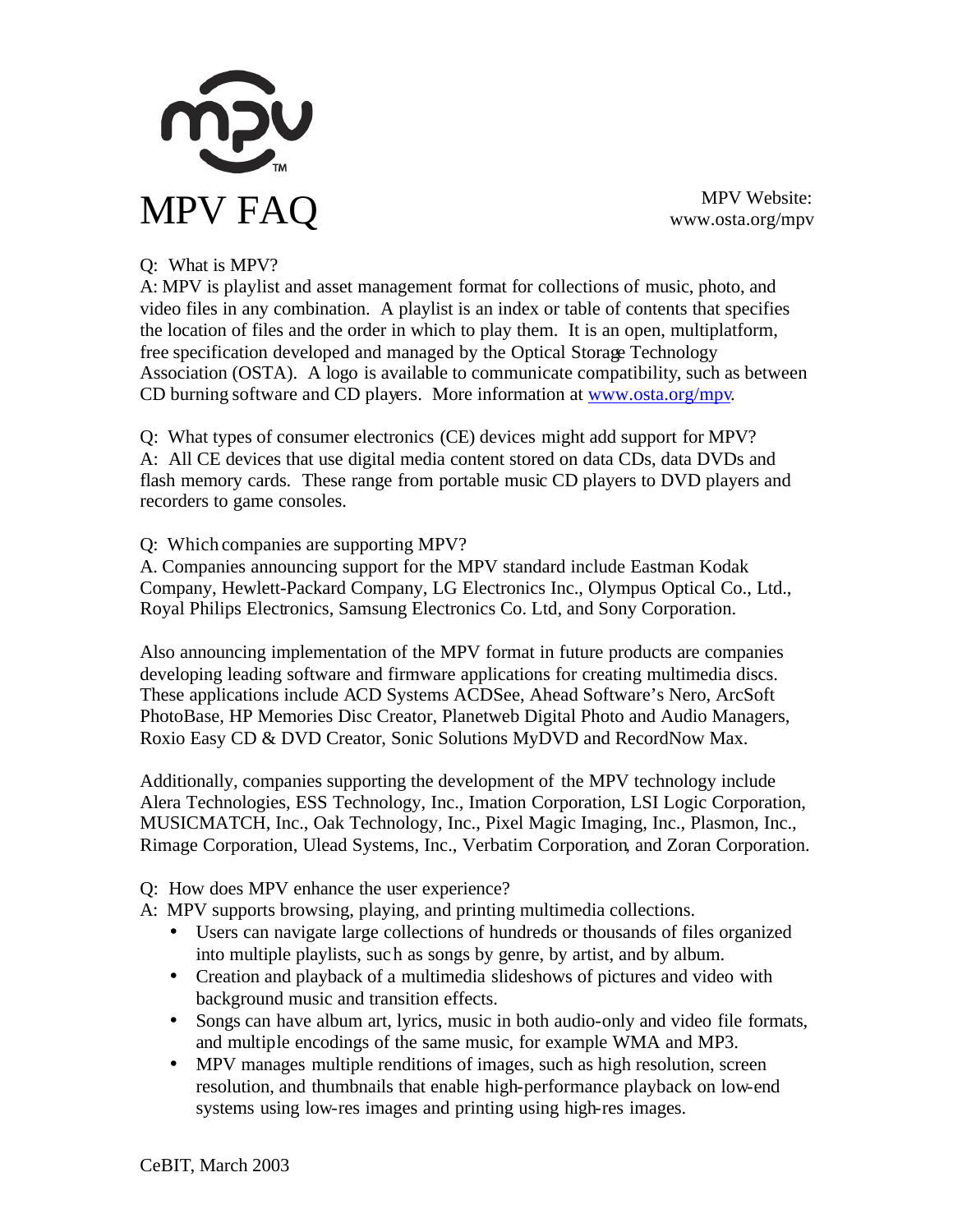Q: How does MPV solve problems facing the consumer today?

A: Consumers want to enjoy the same content on their consumer electronics devices that they enjoy on their PCs. Low-cost burners and media for recording CDs and DVDs as well as low-cost memory cards and hard drives are making it easy to share content between PCs and CE devices. But problems abound. Digital cameras, PC applications, retail photo CDs, etc. all organize their contents in diverse ways that makes it hard to share, playback, and exchange collections between products. MPV organizes collections of digital media files into albums and playlists, creating a table of contents that describes the organization of the music, photo and video content on the disc.

Q: What are the key MPV benefits to consumers?

A: There are three main benefits that consumers will notice.

- MPV lets consumers easily playback and exchange collections of their music, photo, and video files between PC applications and consumer electronics (CE) devices from many manufacturers.
- Content on CDs, DVDs, flash memory cards will start playing faster because the the MPV control file can be located quickly and used to present the content to the user without delay.
- MPV offers a consistent playback and content navigation experience on a wide range of CE and PC products.

Q: Where can I get more information about MPV?

A: Information about MPV, press releases, MPV 1.0 specification, access to SDK source code, etc. can all be found at www.osta.org/mpv.

Q: What does MPV stand for?

A: MPV stands for MusicPhotoVideo. Think multimedia.

Q: What file types are supported by MPV?

A: MPV supports music, photo and video content stored in data files. Supported files types include JPEG, MP3, Windows Media Audio (WMA), WAV, ATRAC3, MPEG 1, MPEG 2, MPEG 4, Windows Media Video (WMV), and popular digital camera formats AVI MJPEG and QuickTime MJPEG video. Additional formats are easily supported. MPV can also support document files, including PDF and HTML.

Q: What types of storage media are supported by MPV?

A: MPV is compatible with CDs and DVDs, flash memory cards, removable and fixed hard disks, and the internet. CDs with multiple filesystems, such as ISO9660 and Joliet, are also supported. Multisession CDs are supported.

Q: Does MPV manage music as well as the audio files captured by digital cameras? A: The MPV specification includes a profile about managing music. MPV also manages the audio files and the coordination of playback with digital photos with audio.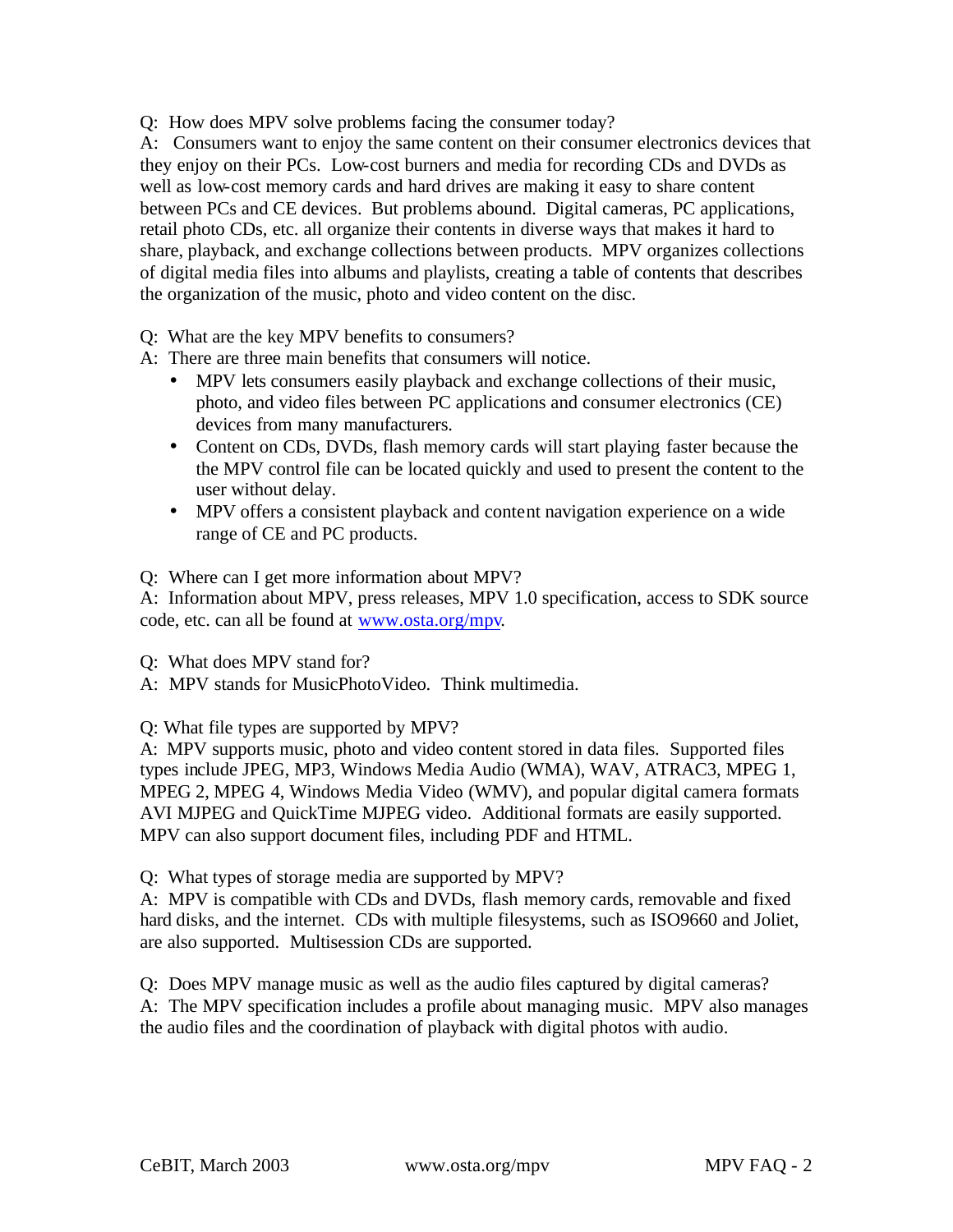Q: Does adding MPV to a CD break compatibility with existing players? A: MPV is an add-on file that works equally well on CDs, DVDs, or flash memory cards. No change to existing organization and naming of files on a storage media is required, maintaining full compatibility. For example, consumer electronics players that can read data CDs of MP3 orJPEG files but don't understand MPV also still work and just ignore the MPV content on the CD.

Q: Why is MPV being developed?

A: MPV provides a standard for both PCs and CE devices to organize, access, and playback multimedia content on an optical disc or memory card or even on a hard drive or over the internet. MPV enables CE devices to allow the user to easily navigate and enjoy collections of hundreds or even thousands of photos, music tracks, and video clips. MPV also supports the seamless exchange of these collections between devices from many manufacturers and on many types of storage media.

Q: How large is an MPV file?

A: MPV adds very small files and is ideal for firmware applications. Typical file size is less than 50KB; small collections may be 10KB or smaller.

Q: What does the playback device have to do in order to read the MPV control file? A: The reader device must locate and process the MPV control file. A multiplatform SDK is available as source code suitable for firmware. A device can add a MPV reader in about 50KB of uncompressed object code. The CE device or software application separately determines how to present the information and the digital media content to the consumer.

Q: What is the current status of efforts to develop and deploy MPV?

A: The MPV 1.0 specification has been adopted by OSTA and released to the public. A multiplatform SDK is available as source code. MPV-enabled disc burning software and MPV-enabled CE devices and software players are in development for release in 2003. Prototypes and sample datasets have been demonstrated in public and are available for download.

Q: Is there a license fee or royalty to use MPV?

A: MPV is a specification developed in an open process and available for free from OSTA. Use of the MPV logo on products requires a modest licensing fee; details of the logo licensing program are under development. A SDK for reading and writing MPV content is available as source code and may be used at no cost.

Q: Is MPV limited to Windows platforms?

A: MPV provides multiplatform support and is totally independent of the OS. It is designed to support Windows, Linux, Mac OS, …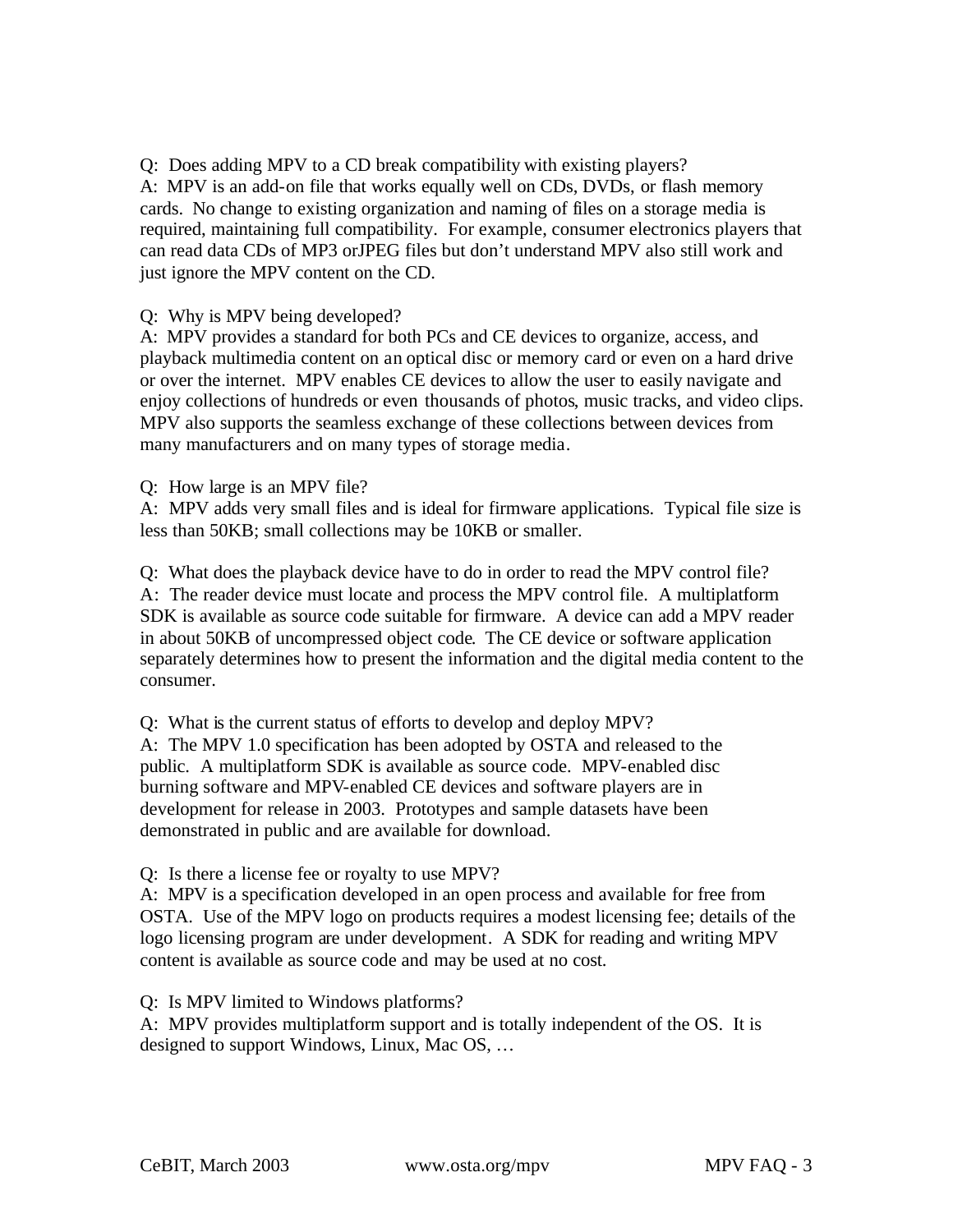Q: Are there competing technologies to MPV?

A: Recently, Microsoft and Matsushita announced HighMAT, a proprietary specification that appears to overlap some MPV capabilities. The HighMAT announcement underscores the importance of the problem that MPV solves with an open, multiplatform, free specification and SDK.

## Q: Does MPV create content?

A: MPV organizes and facilitates access to digital media content. It does not create images, thumbnails, etc. Application software or devices that burn discs or transfer files to a memory card create the content and the MPV control file(s).

## Q: How does MPV enhance printing of digital photos?

A: MPV promotes sharing and enjoyment of digital photos among consumers and across PC and CE devices in ways that include print-quality high-resolution images. As CE devices increasingly become important viewing platforms for digital photos, many consumers and device makers like DVD manufacturers will add support for local printing. MPV is also part of the Common Picture eXchange Environment (CPXe) initiative sponsored by the International Imaging Industry Association that specifically targets easy printing of digital photos by consumers using online services.

Q: Many DVD players already support JPEG, or Kodak Picture CD or FujiColor CD playback. What does MPV add?

A: These DVD players have photo playback software built into firmware. For the best user experience, the firmware needs to know where the pictures are on the disc. DVD players may support a few types of retail photo CDs, but with MPV support, they can play any MPV-enabled CD from any retailer or burned by consumers using PC software. It is much easier for MPV support to be added to CD creation software and services than for DVD players to add support for each kind of photo CD that can be created.

Q: When you create a collage or collection of photos for home printing, how does MPV help to make it easier to share these collections?

A: Today, when you use a specific application to put more than one photo on a printed page, the application creates a proprietary file. Sharing is difficult unless the receiver has the same application to open the file. MPV provides a standard format for the exchange of collections of photos from one application to another.

Q: What is required to implement MPV on the PC?

A. Software applications that burn CDs or DVDs must create the MPV control file(s). Typically, this will happen automatically within the software application as part of the disc burning process. All of these changes are within the software applications themselves. No OS or hardware changes are needed.